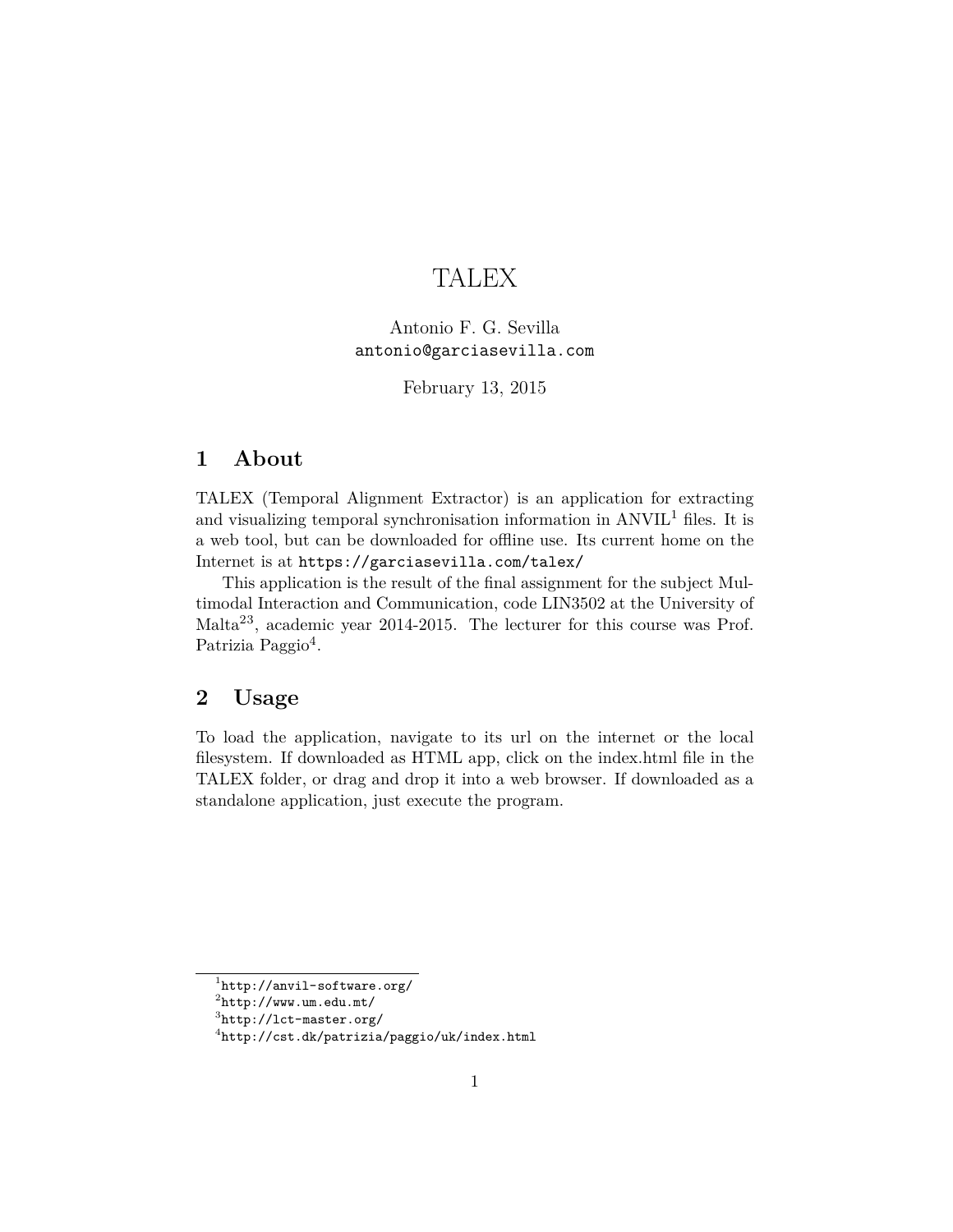

Figure 1: The TALEX screen

### **2.1 Option box (1-7)**

- **Sets (1)**: How many datasets to plot. Each set will open a new Dataset box (8) to the right of the option box.
- **Plots (2)**: How many Graph boxes (20) to show. They appear in the bottom half of the screen. By clicking on the exclamation mark button (3) the arrangement of plots is changed.
- **Ignore (4)**: What tokens to ignore. If selected, the tool will act as if some of the tokens in the ANVIL file didn't exist. The omitted tokens will be those whose  $texttextrm{Content matches the value in (5). If (6) is}$ selected, this value will be interpreted as a regular expression.
- **Collapse (7)**: This arrows toggles the state of the option box between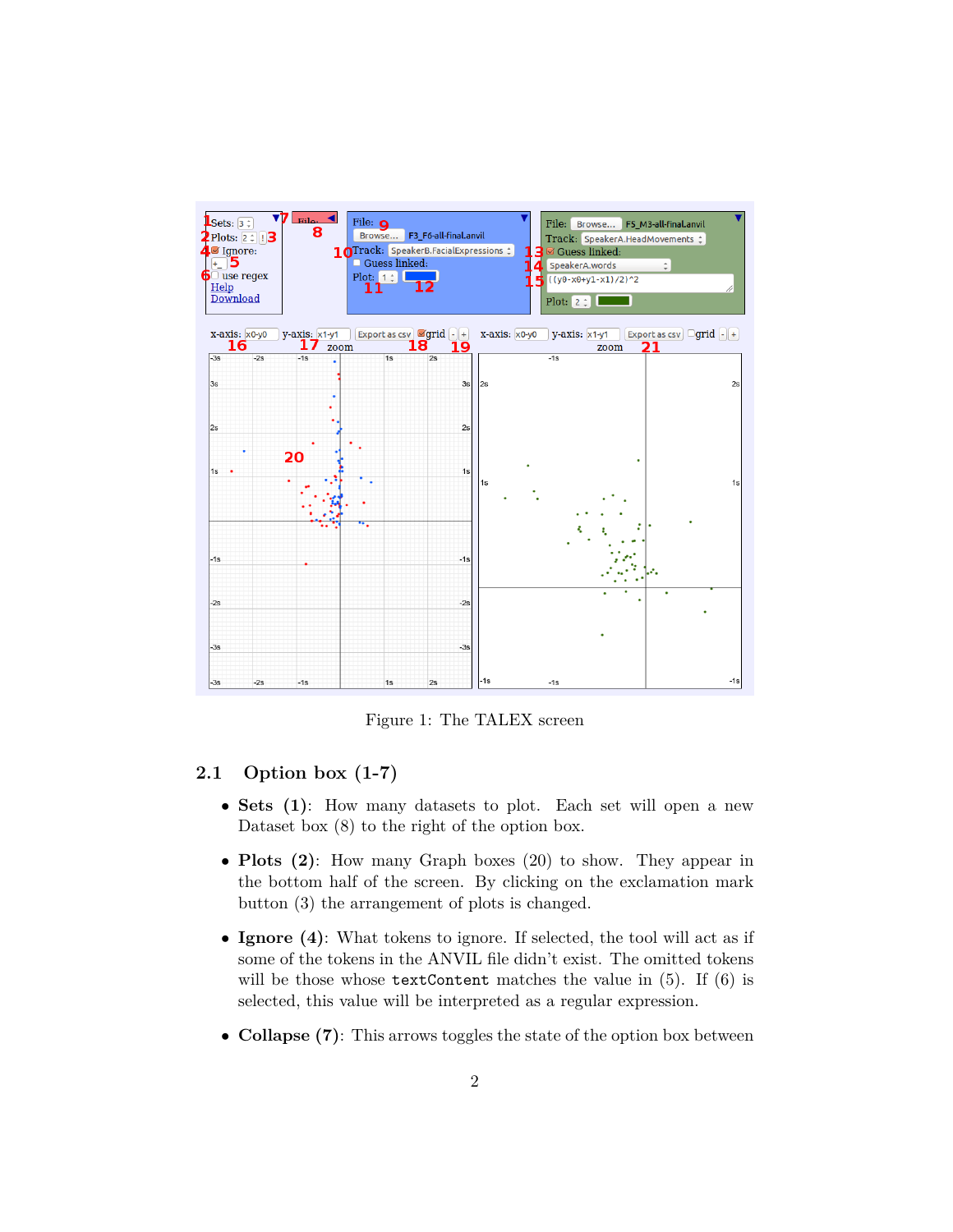shown and minimized. The Dataset boxes also have a collapse arrow.

#### **2.2 Dataset box (8-15)**

- **File (9)**: Select the ANVIL file to analyze. By default, when a new Dataset box is created the file in the last Dataset box will already be selected. This can make it easy to open more than one track in the same file: first select the file in the last open Dataset box, then increase the number of sets in (1).
- **Track (10)**: What ANVIL track are the gesture tokens in. Note that the tool doesn't care if the tokens are gestures or not, it can be used with any kind of ANVIL token that has start and end points.
- **Target plot (11)**: What plotbox to draw the points from this dataset in.
- **Colour (12)**: What colour to use for the points. The background of the Dataset box also has this colour, so it is easy to know from what Dataset box each set of points come.
- **Guess linked (13)**: TALEX can try to guess what words are associated to each token. If (13) is selected, the attribute MMRelationSelf of the tokens will be ignored, and the associated tokens will try to be automatically detected. The track to look for candidates is selected in (14), and the distance function to use can be input in (15). Mathematical function such as sin or abs can be used. For a conditional function, use the ternary operator: *condition* ? *value if true* : *value if false* . For details see section [5.](#page-6-0)

#### **2.3 Plot box (16-21)**

- **Plot area (20)**: The values are plotted in this area. It can be moved around by clicking and dragging with the mouse. The scale can be changed with the mouse wheel, or with the buttons plus and minus  $(19).$
- **Axis (16, 17)**: Here the value to be plotted should be input. The data from the Dataset box is x0, y0, x1 and y1 as described in the first chapter. Read section [3](#page-4-0) for more details.
- **Grid (18)**: If selected, a gray grid will be drawn as background.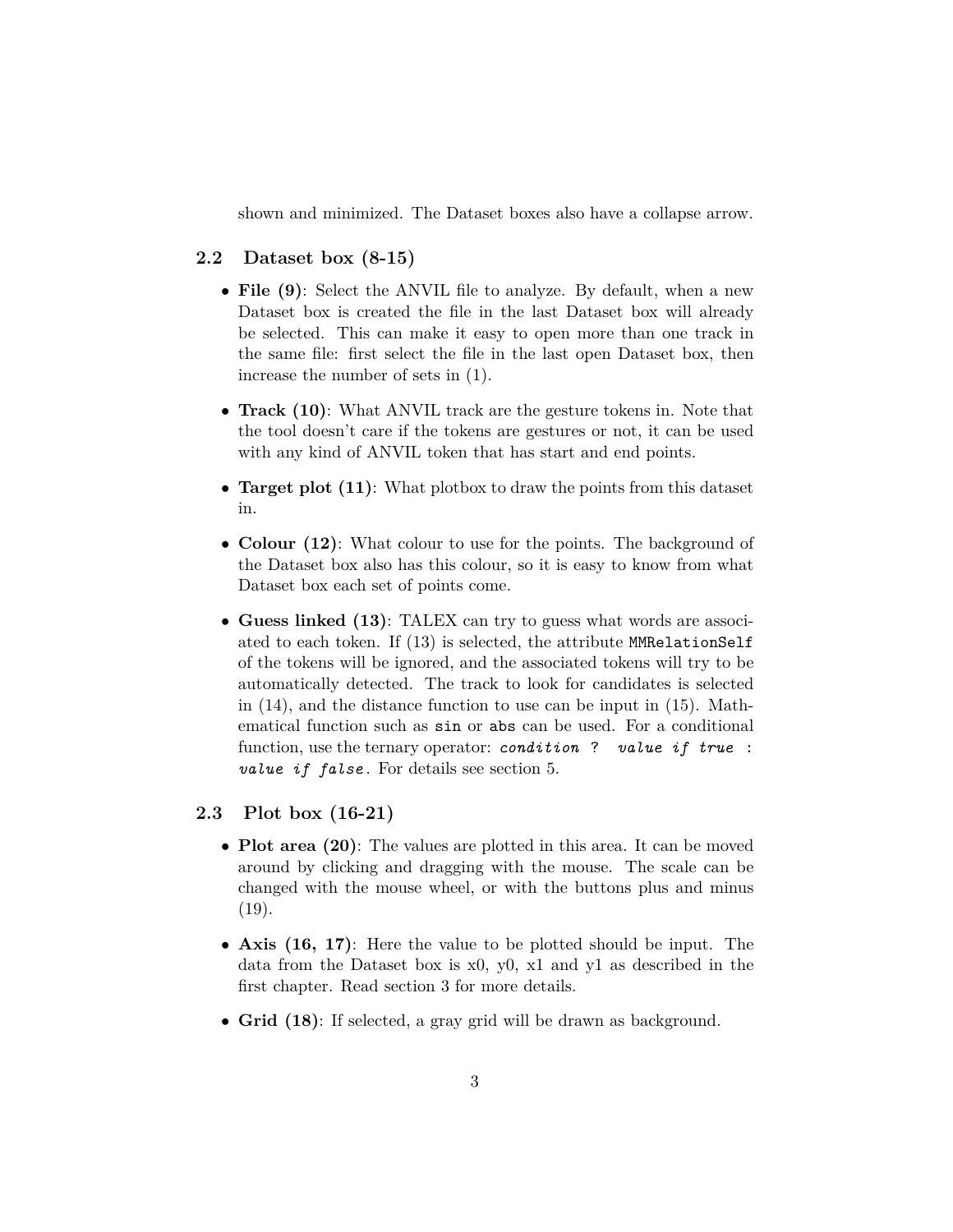• **Export (21)**: If this button is clicked, all the points currently plotted in the graph will be output as a csv file. The format of this csv file will be x-coordinate, comma, y-coordinate for points in the first dataset, x and y for the second dataset, etc. That means, if more than one dataset is plotted in this graph, each will be two columns of the output csv, the first one being the x-coordinate and the second one the y-coordinate. Note that the columns will not have the same length. Null values will just be represented as nothing between the commas. The last row in the file will be all commas.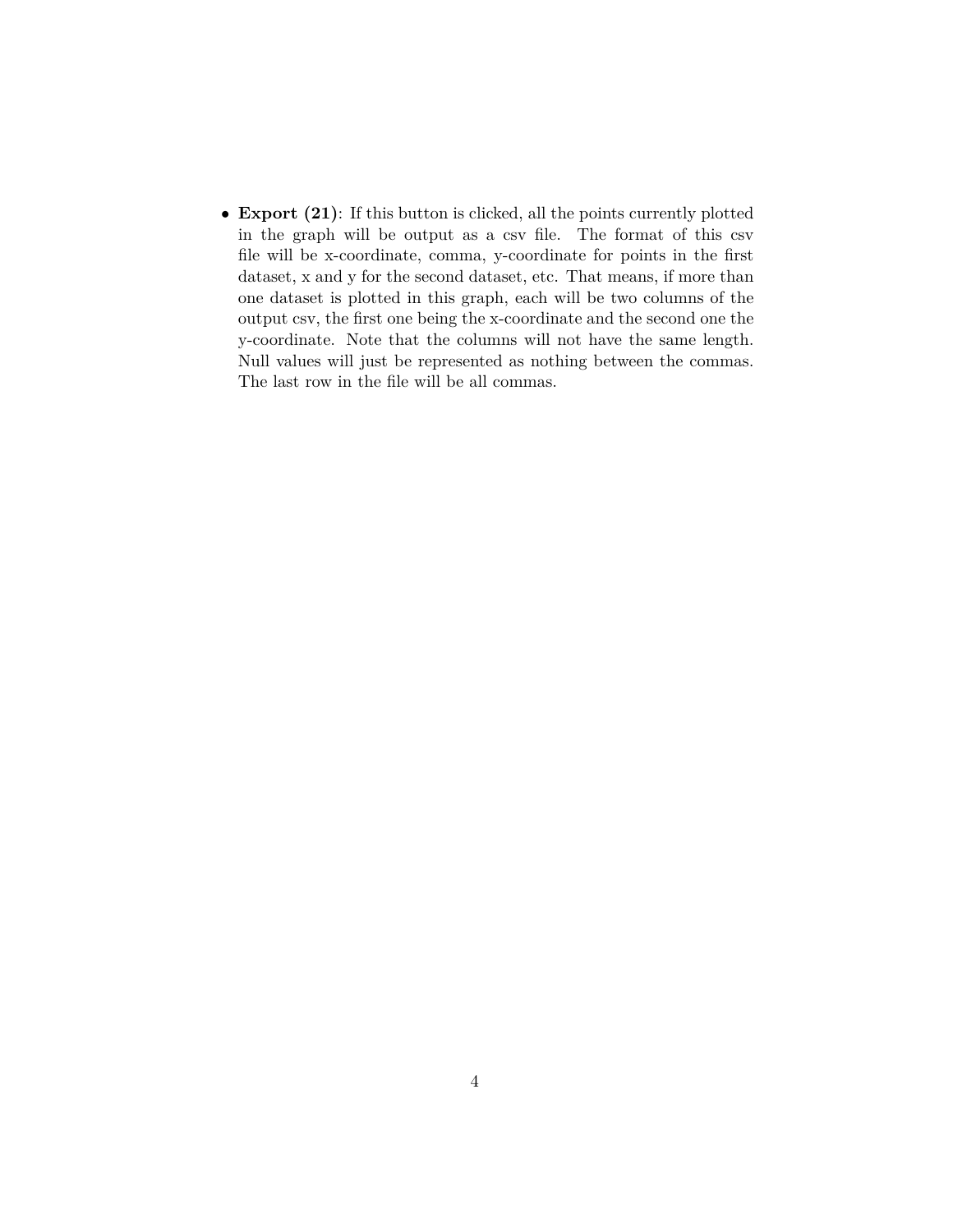## <span id="page-4-0"></span>**3 Axis values**

Changing the formulas in (16) and (17) allows us to graph (and export) a number of different measurements based on the data timepoints. By default, the axes are set to start delay  $(x_0 - y_0)$  and end delay  $(x_1 - y_1)$ . Another measurement that can be displayed is that of duration,  $x_1 - x_0$  and  $y_1 - y_0$ . See section [4](#page-5-0) for the available values.

A useful trick is, if we want to only observe one variable, to choose a dummy independent variable for the x-axis. We don't have access to a unique identifier, but the start time can serve as one. For example, if we want to observe the start delays just by themselves, we can use as x-value  $x_0/50$  and as y-value  $x_0 - y_0$ . We divide the x-value by 50 because the tool is made to display small time scales, and doesn't allow enough zoom. This might change in a future version. For now, we scale the values so they fit in the graph. See figure [2](#page-4-1) for an example.

<span id="page-4-1"></span>

Figure 2: Plotting different values on the axis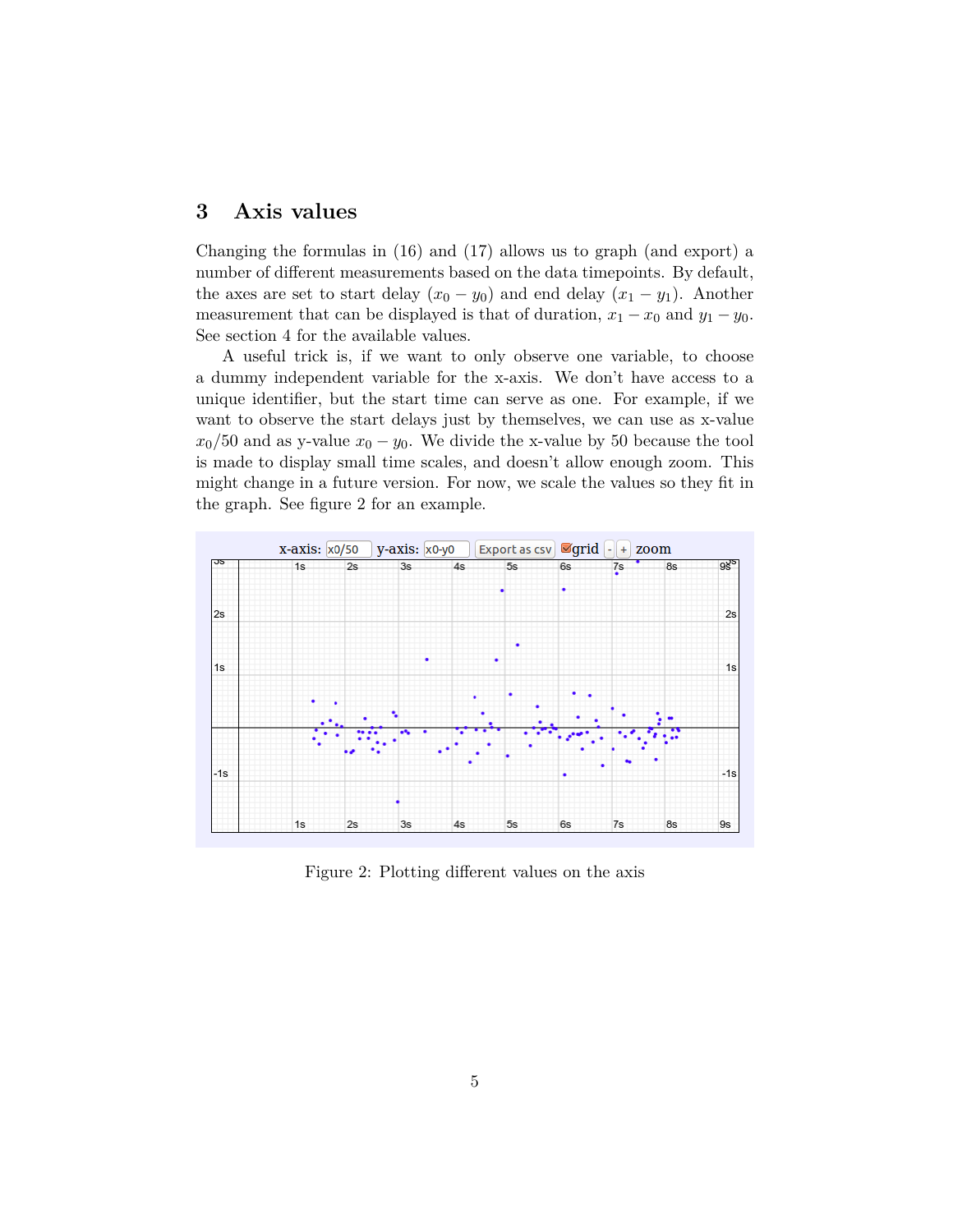## <span id="page-5-0"></span>**4 Timepoints**

To study the time relations, first we must convert the annotations into numerical data we can analyze. For each token in a gesture track, we extract four different values, the timepoints corresponding to the start of the token, the end of it, the start of the associated word or word group, and their end.

The associated or linked words are those that the manual annotation marks as such. Each gesture token may have a number of related word tokens. These are encoded under the attribute "MMRelationSelf". For example, if a subject nods while saying "yes", the head gesture corresponding to the nod is annotated as relating to the word token for "yes". More than one word can correspond to each gesture, for example a phrase or a whole sentence, but it need not be a syntactically correct structure. These relations are derived by the human annotator, and TALEX is agnostic towards their meaning, it just sees a gesture token and possibly one or many linked words.

The four points extracted contain all the information that we have available at this level. The measures that we will analyze are all functions of these values. For example, we analyze the time delay of a gesture token with respect to its associated word by computing two values, the "start lag"  $(x_0 - y_0)$  and the "end lag"  $(x_1 - y_1)$ . The notation used in TALEX is that of assigning to the gesture token the name *x*, and to the linked word (or phrase) the name *y*. The subscript 0 will denote the starting timepoint of the element, and 1 the ending time point. Thus,  $y_0$  means the start time of the (first) associated word, and *y*<sup>1</sup> the end time of the (last) associated word.